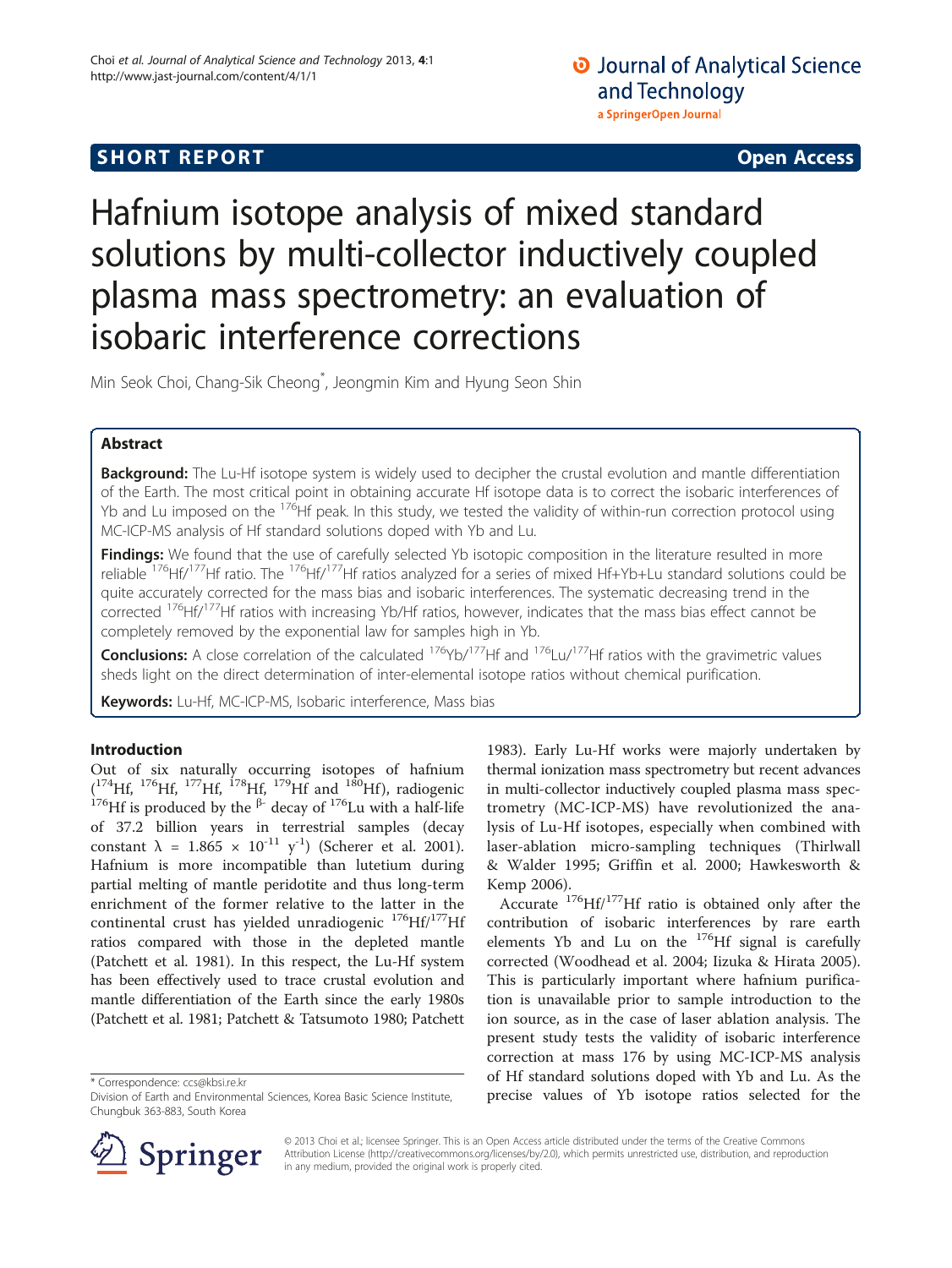correction of mass bias and isobaric contribution critically concern the reliability of corrected  $^{176}$ Hf/ $^{177}$ Hf ratio, previous reports on Yb isotopic abundances will also be evaluated.

#### Instrumentation

In this study, Hf, Yb and Lu isotopic signals were measured by using a Neptune MC-ICP-MS installed at the Korea Basic Science Institute (KBSI) in Ochang. This instrument is a double focusing high-resolution ICP-MS equipped with eight motorized Faraday collectors and one fixed axial channel where ion beam intensities can be measured with either a Faraday collector or an ion counting electron multiplier. The gain calibration biases of the amplifiers are canceled out with the virtual amplifier design in which all Faraday collectors in a certain measurement are sequentially connected to all amplifiers. The Faraday collectors were statically set to simul-<br>taneously detect the required isotopes:  $^{172}Yb$  (low 4), <sup>173</sup>Yb (low 3), <sup>175</sup>Lu (low 2), <sup>176</sup>(Yb+Lu+Hf) (low 1), <sup>177</sup>Hf (axial), <sup>178</sup>Hf (high 1), <sup>179</sup>Hf (high 2) and <sup>180</sup>Hf (high 3), respectively. The ion beam intensities were optimized by adjusting the torch position, gas flows and ion focus settings. The sensitivity on <sup>180</sup>Hf was typically around 25 V/Hf ppm  $(10^{+11} \Omega$ resistors) in a low resolution (ca. 400) mode. Details of the other operational parameters are summarized in Table 1.

### Measurement of standard solutions

The basic instrumental capability of the KBSI Neptune MC-ICP-MS was tested by using a JMC 475 Hf standard solution with a concentration of 200 ng  $ml^{-1}$ . The exponential law (Russel et al. [1978](#page-6-0)) was applied for mass bias

Table 1 MC-ICP-MS instrumentation and operational parameters

| RF forward power        | 1200 W                    |
|-------------------------|---------------------------|
| RF reflected power      | < 2 W                     |
| Cooling gas             | 15 L/min.                 |
| Auxiliary gas           | $0.7$ L/min.              |
| Sample gas              | 1.018 L/min.              |
| Extraction              | $-2$ kV                   |
| Focus                   | $-0.621$ kV               |
| Acceleration voltage    | 10 kV                     |
| Interface cones         | Nickel                    |
| Spray chamber           | Quartz dual cyclonic      |
| Nebulizer               | <b>FSI PFA MicroFlow</b>  |
| Sample uptake rate      | $100 \mu L/min$ .         |
| Instrumental resolution | ca. 400                   |
| Mass analyzer pressure  | $3.2 \times 10^{-9}$ mbar |
|                         |                           |

correction using  $^{179}Hf/^{177}Hf = 0.7325$  (Patchett et al. [1981](#page-6-0)). One run consists of 20 cycles, in which one cycle has an integration time of 4.194 s. The average  $1^{176}$ Hf/<sup>177</sup>Hf ratio (0.282167±0.000005, n=5, 2 $\sigma$  S. E.) agrees well with previous recommended values (Blichert-Toft et al. [1997](#page-6-0); Nowell et al. [1998](#page-6-0); Vervoort & Blichert-Toft [1999\)](#page-6-0) (Table 2). A range of shorter integration times (0.161, 0.262, 0.524 s) were tried with one block of 30 cycles (n=3). All results of  $^{176}Hf^{177}Hf$ ratio are quite reproducible and accurate (Figure [1\)](#page-2-0) and thus it is concluded that the isotopic composition of a small quantity of hafnium (< 20 ng) could be analyzed with reasonable precision and accuracy in a short (< 1 minute) measurement time.

We also measured Hf isotope ratios of in-house standard solution JMC 14375, delivered from Alfa Aesar of Johnson Matthey Company (stock no. 14375, lot no. 83-084740F, plasma standard solution). The  $^{176}$ Hf/ $^{177}$ Hf ratio of this standard solution (300 ng ml<sup>-1</sup> Hf), measured with the same analytical design as that for the measurement of JMC 475 standard solution (20 cycles, 4.194 s integration) gave an average of 0.282228  $±0.000005$  (n=10, 2σ S. E.) (Table [3](#page-2-0)).

## Correction for isobaric interferences

Several analytical strategies were suggested to correct the isobaric interferences by Yb and Lu on  $176$ Hf: (1) Yb is doped with Hf isotope standard solution, and then use revised Yb isotopic compositions that give correct  $^{176}$ Hf/<sup>177</sup>Hf ratio (Thirlwall & Walder [1995](#page-6-0); Griffin et al. [2000](#page-6-0)), (2) Determine the relationship between the Hf and Yb mass bias factors (Chu et al. [2002\)](#page-6-0), (3) Yb mass bias factor is directly obtained from the Yb isotope ratios simultaneously measured with the Hf analysis (Woodhead et al. [2004](#page-6-0); Iizuka & Hirata [2005](#page-6-0)). The last protocol would be the most effective unless Yb signal intensities are so low that precise isotope ratios are unavailable, considering that the mass bias factor is not a constant value during the MC-ICP-MS measurement (Woodhead et al. [2004;](#page-6-0) Iizuka & Hirata [2005\)](#page-6-0). In this study, the isobaric interferences of  $176$ Lu and  $176$ Yb

| $176$ Hf/ $177$ Hf | $2\sigma$ S. E. | $178$ Hf/ $177$ Hf | $2\sigma$ S. E. |
|--------------------|-----------------|--------------------|-----------------|
| 0.282171           | 0.000014        | 1.467249           | 0.000024        |
| 0.282153           | 0.000020        | 1.467270           | 0.000022        |
| 0.282167           | 0.000014        | 1.467247           | 0.000018        |
| 0.282174           | 0.000012        | 1.467248           | 0.000028        |
| 0.282173           | 0.000019        | 1.467256           | 0.000022        |
| Average            |                 |                    |                 |
| 0.282167           | 0.000005        | 1.467254           | 0.000008        |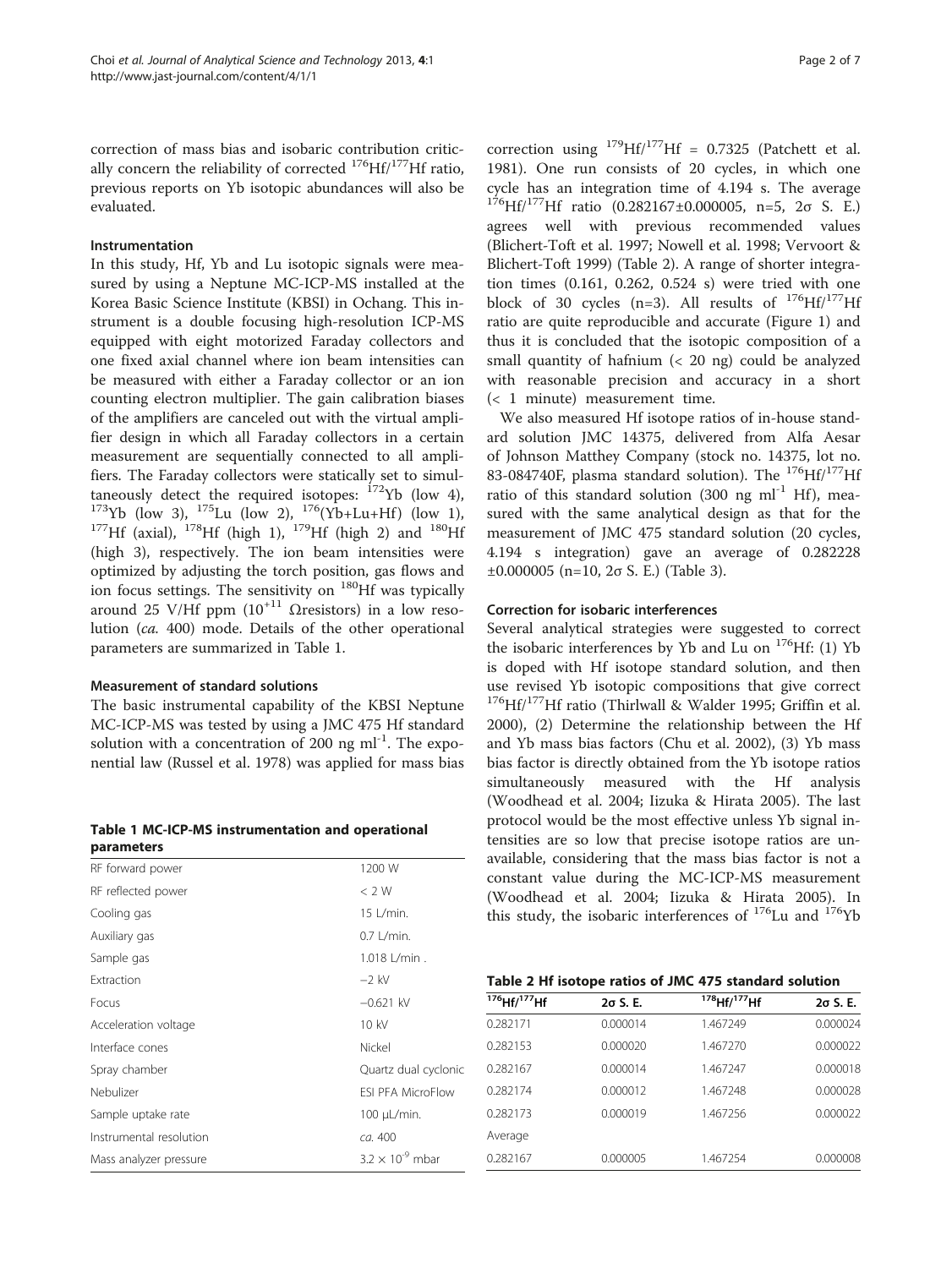<span id="page-2-0"></span>

on 176Hf were directly estimated by monitoring the intensities of interference-free Lu and Yb signals as the following:

$$
^{176} H f_{measured} = ^{176} (H f + Lu + Y b)_{measured} - \left[^{175}Lu_{measured} \times \left(^{176}Lu\right)^{175}Lu \right)_{true} \times \left(M_{175}/M_{176(t.u)}\right)^{\beta(t.u)} - \left[^{173}Y b_{measured} \times \left(^{176}Y b\right)^{173}Y b \right)_{true} \times \left(M_{173}/M_{176(Yb)}\right)^{\beta(Yb)}\right]
$$

where  $β(Lu)$  and  $β(Yb)$  are respective exponential mass bias factors for Lu and Yb, and "M" denotes the mass of the isotope. The  $β(Hf)$  and  $β(Yb)$  values were measured by monitoring  $179$ Hf/<sup>177</sup>Hf and  $172$ Yb/<sup>173</sup>Yb ratios for a mixed standard solution of which concentrations were 298.7 ng ml<sup>-1</sup> for JMC 14375 Hf, 30.4 ng ml<sup>-1</sup> for

| 176Hf/ <sup>177</sup> Hf | $2\sigma$ S. E. | 178 Hf/ <sup>177</sup> Hf | $2\sigma$ S. E. |
|--------------------------|-----------------|---------------------------|-----------------|
| 0.282240                 | 0.000014        | 1.467247                  | 0.000022        |
| 0.282231                 | 0.000012        | 1.467235                  | 0.000030        |
| 0.282226                 | 0.000011        | 1.467231                  | 0.000028        |
| 0.282228                 | 0.000011        | 1.467259                  | 0.000036        |
| 0.282233                 | 0.000010        | 1.467250                  | 0.000038        |
| 0.282237                 | 0.000012        | 1.467252                  | 0.000024        |
| 0.282229                 | 0.000015        | 1.467251                  | 0.000028        |
| 0.282215                 | 0.000009        | 1.467244                  | 0.000028        |
| 0.282216                 | 0.000015        | 1.467230                  | 0.000032        |
| 0.282227                 | 0.000010        | 1.467258                  | 0.000028        |
| Average                  |                 |                           |                 |
| 0.282228                 | 0.000005        | 1.467246                  | 0.000006        |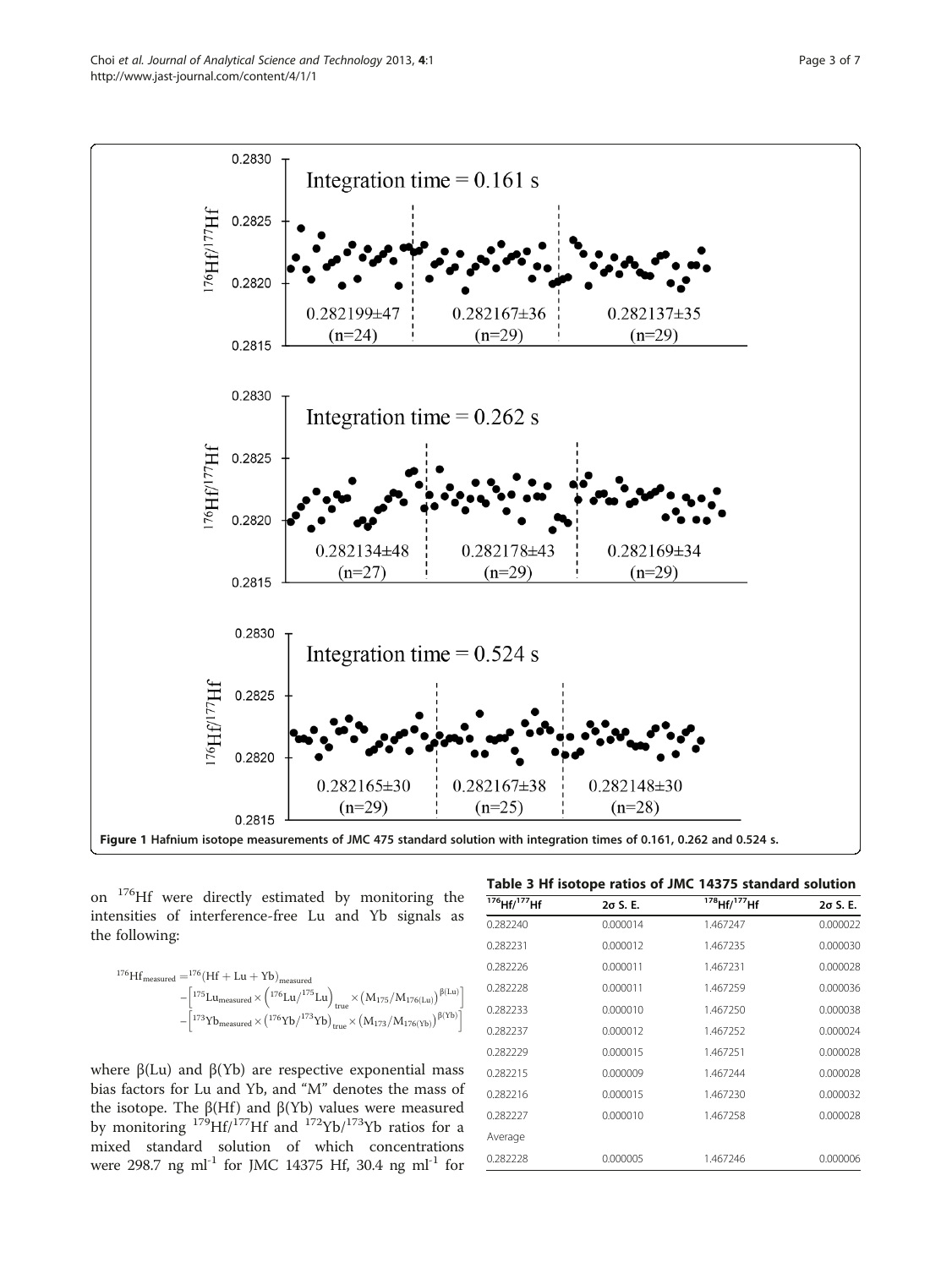<span id="page-3-0"></span>Choi et al. Journal of Analytical Science and Technology 2013, 4:1 et al. Page 4 of 7 http://www.jast-journal.com/content/4/1/1



Accu-Trace Yb (lot no. B4035064-2B, reference standard) and 3.0 ng  $ml^{-1}$  for Accu-Trace Lu (lot no. B8045141, reference standard). For the calculation of β(Yb) and isobaric interference correction, an accurate

Yb isotopic composition is needed but previous reports are not uniform (Chu et al. [2002](#page-6-0); McCulloch et al. [1977;](#page-6-0) Segal et al. [2003](#page-6-0); Thirlwall & Anczkiewicz [2004](#page-6-0); Vervoort et al. [2004\)](#page-6-0). The  $^{176}$ Hf/<sup>177</sup>Hf ratio of the

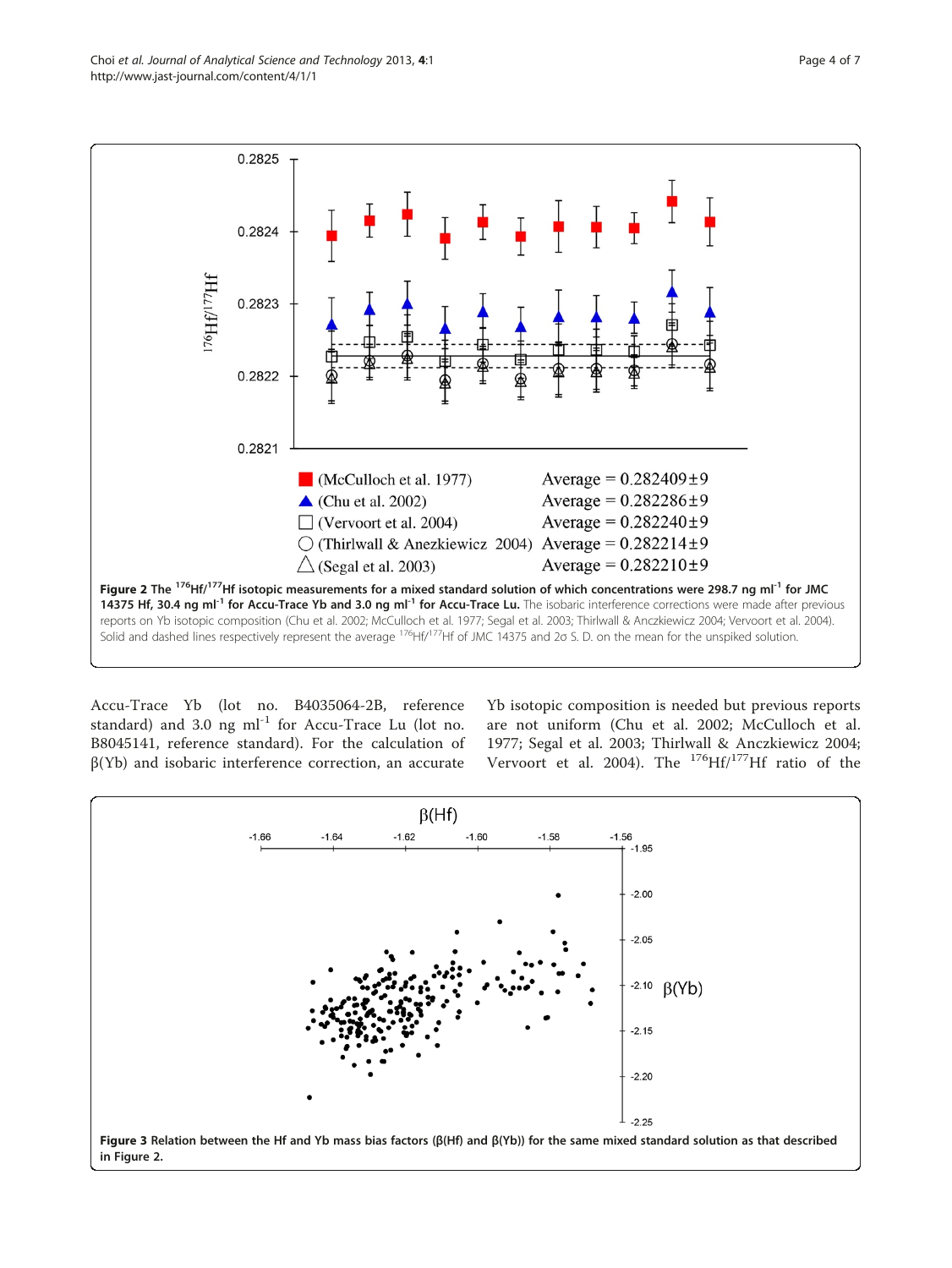<span id="page-4-0"></span>Table 4 Hf-Lu-Yb isotopic data for the mixed standard solutions

|         | <sup>176</sup> Hf/ <sup>177</sup> Hf                                                                 | 2σ S. E. | <sup>176</sup> Lu/ <sup>177</sup> Hf | 20 S.E.   | 176Yb/177Hf | 20 S.E. |
|---------|------------------------------------------------------------------------------------------------------|----------|--------------------------------------|-----------|-------------|---------|
|         | Hf = 286.2 ng/ml, gravimetric 176Lu/177Hf = 0.00072, 176Yb/177Hf = 0.03680                           |          |                                      |           |             |         |
|         | 0.282214                                                                                             | 0.000023 | 0.0009273                            | 0.0000009 | 0.04969     | 0.00007 |
|         | 0.282224                                                                                             | 0.000024 | 0.0009419                            | 0.0000004 | 0.05074     | 0.00003 |
|         | 0.282228                                                                                             | 0.000016 | 0.0009406                            | 0.0000005 | 0.05068     | 0.00004 |
|         | 0.282246                                                                                             | 0.000025 | 0.0009408                            | 0.0000014 | 0.05071     | 0.00011 |
|         | 0.282218                                                                                             | 0.000022 | 0.0009431                            | 0.0000009 | 0.05087     | 0.00007 |
|         | 0.282227                                                                                             | 0.000020 | 0.0009428                            | 0.0000005 | 0.05084     | 0.00004 |
|         | 0.282237                                                                                             | 0.000025 | 0.0009438                            | 0.0000004 | 0.05093     | 0.00004 |
|         | 0.282218                                                                                             | 0.000024 | 0.0009348                            | 0.0000003 | 0.05021     | 0.00002 |
|         | 0.282217                                                                                             | 0.000017 | 0.0009365                            | 0.0000006 | 0.05037     | 0.00005 |
|         | 0.282228                                                                                             | 0.000014 | 0.0009397                            | 0.0000004 | 0.05055     | 0.00004 |
| Average | 0.282226                                                                                             |          | 0.0009391                            |           | 0.05056     |         |
| 20 S.E. | 0.000006                                                                                             |          | 0.0000031                            |           | 0.00024     |         |
|         | Hf = 298.7 ng/ml, gravimetric $^{176}$ Lu/ $^{177}$ Hf = 0.00142, $^{176}$ Yb/ $^{177}$ Hf = 0.07170 |          |                                      |           |             |         |
|         | 0.282201                                                                                             | 0.000036 | 0.001851                             | 0.000001  | 0.09813     | 0.00011 |
|         | 0.282221                                                                                             | 0.000023 | 0.001856                             | 0.000001  | 0.09855     | 0.00012 |
|         | 0.282229                                                                                             | 0.000030 | 0.001866                             | 0.000001  | 0.09932     | 0.00012 |
|         | 0.282195                                                                                             | 0.000029 | 0.001869                             | 0.000002  | 0.09954     | 0.00011 |
|         | 0.282218                                                                                             | 0.000024 | 0.001867                             | 0.000003  | 0.09942     | 0.00020 |
|         | 0.282197                                                                                             | 0.000026 | 0.001872                             | 0.000002  | 0.09975     | 0.00016 |
|         | 0.282210                                                                                             | 0.000036 | 0.001874                             | 0.000002  | 0.09992     | 0.00012 |
|         | 0.282210                                                                                             | 0.000029 | 0.001868                             | 0.000001  | 0.09944     | 0.00009 |
|         | 0.282208                                                                                             | 0.000022 | 0.001873                             | 0.000001  | 0.09983     | 0.00012 |
|         | 0.282245                                                                                             | 0.000029 | 0.001874                             | 0.000002  | 0.09994     | 0.00012 |
|         | 0.282217                                                                                             | 0.000033 | 0.001874                             | 0.000001  | 0.09995     | 0.00010 |
| Average | 0.282214                                                                                             |          | 0.001868                             |           | 0.09943     |         |
| 20 S.E. | 0.000009                                                                                             |          | 0.000004                             |           | 0.00035     |         |
|         | Hf = 302.8 ng/ml, gravimetric $^{176}$ Lu/ $^{177}$ Hf = 0.00280, $^{176}$ Yb/ $^{177}$ Hf = 0.14151 |          |                                      |           |             |         |
|         | 0.282207                                                                                             | 0.000033 | 0.003641                             | 0.000003  | 0.19491     | 0.00025 |
|         | 0.282216                                                                                             | 0.000040 | 0.003662                             | 0.000004  | 0.19654     | 0.00031 |
|         | 0.282215                                                                                             | 0.000045 | 0.003674                             | 0.000004  | 0.19747     | 0.00029 |
|         | 0.282185                                                                                             | 0.000049 | 0.003674                             | 0.000004  | 0.19748     | 0.00030 |
|         | 0.282195                                                                                             | 0.000030 | 0.003682                             | 0.000002  | 0.19807     | 0.00013 |
|         | 0.282206                                                                                             | 0.000042 | 0.003681                             | 0.000002  | 0.19788     | 0.00014 |
|         | 0.282222                                                                                             | 0.000033 | 0.003676                             | 0.000003  | 0.19749     | 0.00021 |
|         | 0.282196                                                                                             | 0.000039 | 0.003675                             | 0.000004  | 0.19732     | 0.00029 |
|         | 0.282233                                                                                             | 0.000031 | 0.003681                             | 0.000003  | 0.19773     | 0.00025 |
|         | 0.282184                                                                                             | 0.000033 | 0.003671                             | 0.000004  | 0.19685     | 0.00033 |
| Average | 0.282206                                                                                             |          | 0.003672                             |           | 0.19717     |         |
| 20 S.E. | 0.000010                                                                                             |          | 0.000008                             |           | 0.00057     |         |
|         | Hf = 307.1 ng/ml, gravimetric $^{176}$ Lu/ $^{177}$ Hf = 0.00413, $^{176}$ Yb/ $^{177}$ Hf = 0.21282 |          |                                      |           |             |         |
|         | 0.282205                                                                                             | 0.000030 | 0.005275                             | 0.000003  | 0.28226     | 0.00022 |
|         | 0.282176                                                                                             | 0.000037 | 0.005289                             | 0.000005  | 0.28333     | 0.00036 |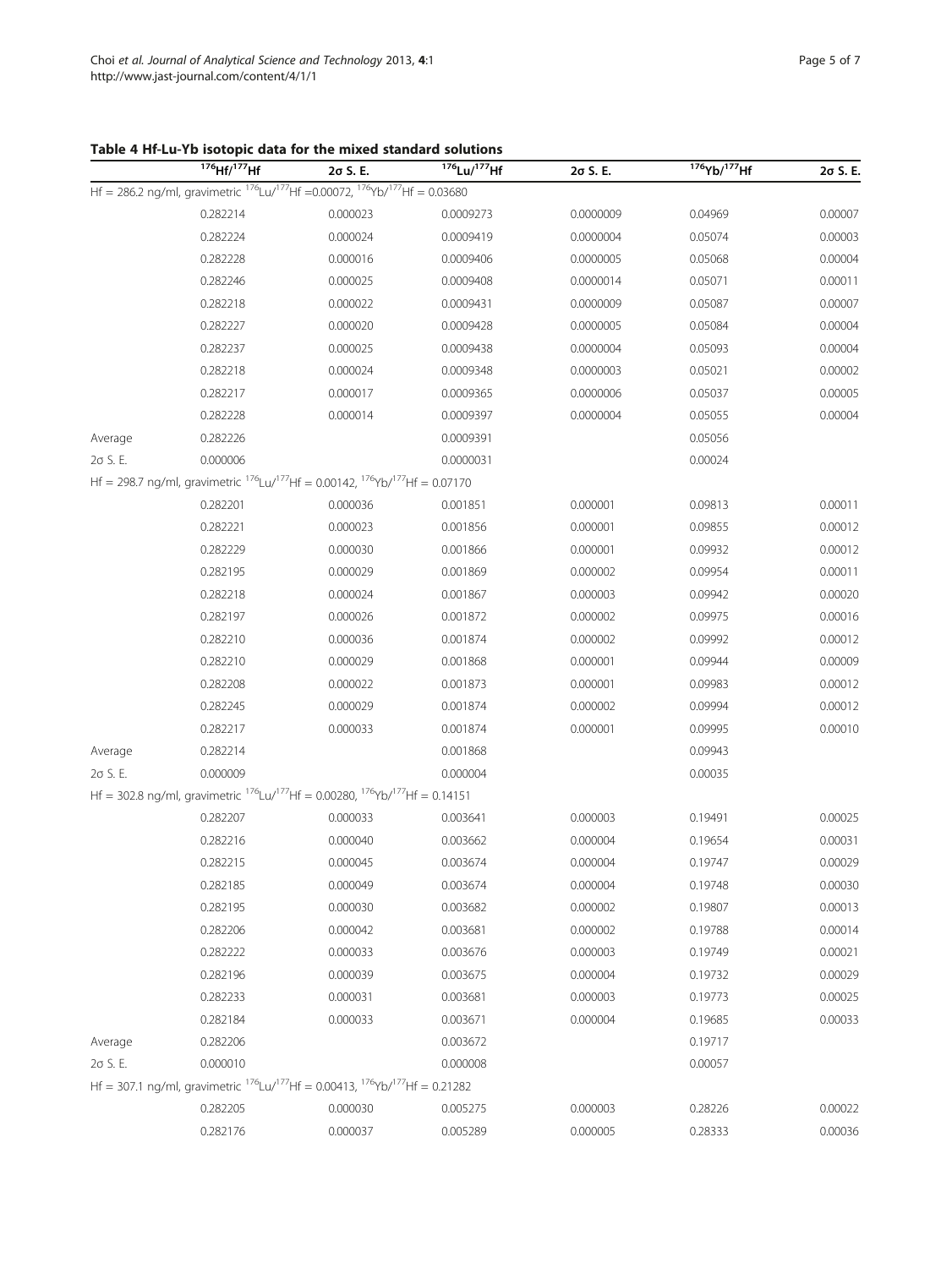| <b>Table 4 Hf-Lu-Yb isotopic data for the mixed standard solutions</b> (Continued) |  |  |
|------------------------------------------------------------------------------------|--|--|
|------------------------------------------------------------------------------------|--|--|

| 20 S.E. | 0.000012 |          | 0.000014 |          | 0.00111 |         |
|---------|----------|----------|----------|----------|---------|---------|
| Average | 0.282184 |          | 0.005288 |          | 0.28335 |         |
|         | 0.282164 | 0.000037 | 0.005281 | 0.000004 | 0.28276 | 0.00026 |
|         | 0.282203 | 0.000038 | 0.005233 | 0.000007 | 0.27905 | 0.00052 |
|         | 0.282172 | 0.000041 | 0.005315 | 0.000004 | 0.28550 | 0.00030 |
|         | 0.282171 | 0.000047 | 0.005296 | 0.000007 | 0.28401 | 0.00051 |
|         | 0.282151 | 0.000035 | 0.005308 | 0.000007 | 0.28487 | 0.00051 |
|         | 0.282200 | 0.000036 | 0.005300 | 0.000003 | 0.28426 | 0.00021 |
|         | 0.282200 | 0.000045 | 0.005298 | 0.000004 | 0.28407 | 0.00029 |
|         | 0.282198 | 0.000028 | 0.005289 | 0.000003 | 0.28343 | 0.00026 |
|         |          |          |          |          |         |         |

mixed standard solution was calculated using different sets of Yb isotope ratios as the followings.

$$
^{172}\mathrm{Yb}/^{173}\mathrm{Yb} = 1.35260 \text{ (Chu et al. 2002),}
$$

1.35704 (McCulloch et al. 1977),

1.35428 (Segal et al. 2003),

- 1.35823 (Thirlwall Anczkiewicz 2004),
- 1.35272 (Vervoort et al. 2004)
- $176{\rm Yb}/^{173}{\rm Yb} = 0.79618$  (Chu et al. 2002), 0.78759 (McCulloch et al. 1977), 0.79381 (Segal et al. 2003), 0.78696 (Thirlwall Anczkiewicz 2004), 0.79631 (Vervoort et al. 2004)

As depicted in Figure [2](#page-3-0), the results of 11 measurements (20 cycles, integration time=4.194 s) indicate that reports of Yb isotope ratios in (Chu et al. [2002](#page-6-0); McCulloch et al. [1977\)](#page-6-0) yielded incorrectly high  $^{176}$ Hf/ $^{177}$ Hf ratios. Comparable  $^{176}$ Hf/ $^{177}$ Hf ratios with that of unspiked JMC 14375 Hf (0.282228±0.000005) could be obtained by using Yb isotope ratios in (Segal et al. [2003](#page-6-0); Thirlwall & Anczkiewicz [2004;](#page-6-0) Vervoort et al. [2004](#page-6-0)), and thus we hereafter give 1.35823 and 0.78696 as the  $({}^{172}\text{Yb}/{}^{173}\text{Yb})_{\text{true}}$  and  $({}^{176}\text{Yb}/{}^{173}\text{Yb})_{\text{true}}$  values, respectively (Thirlwall & Anczkiewicz [2004\)](#page-6-0) for correcting mass fractionation of Yb and calculating its isobaric contribution to <sup>176</sup>Hf. Internal normalization of mass fractionation is not available for Lu, because it has only two natural isotopes ( $^{175}$ Lu and  $^{176}$ Lu). In this study, the  $\beta$ (Lu) is assumed to be identical to the β(Hf), and  $(176 \text{Lu}/175 \text{Lu})_{true}$  of 0.026549 (Chu et al. [2002\)](#page-6-0) is employed to calculate the signal intensities of  $176$ Lu. Possible difference between the β(Lu) and  $\beta$ (Hf) values does not affect the corrected Hf isotope ratio significantly because the contribution of  $^{176}$ Lu to  $^{176}$ Hf is typically very small in the crustal materials (ca. 1%, (Rudnick & Fountain [1995\)](#page-6-0)). The  $\beta(Yb)$  value of each cycle is plotted against the  $β(Hf)$  value in Figure [3.](#page-3-0) This diagram confirms that the two values are not identical, and should be measured independently during the run. They are positively correlated with each other but a distinct regression line is not identified.

We further tested the validity of isobaric interference correction described above by using Hf+Yb+Lu solutions mixed with different elemental proportions (Hf = 300 ng ml<sup>-1</sup> JMC 14375, Hf:Yb:Lu  $\approx$  200:10:1, 100:10:1, 50:10:1, 30:9:1). The results with 10 blocks of 20 cycles (integration time =  $4.194$  s) (Table [4](#page-4-0)) show that the correction protocol works pretty well. There is, however, a systematic decreasing trend in the corrected  $^{176}$ Hf/<sup>177</sup>Hf ratio with increasing Yb/Hf ratios, indicating that mass bias is not perfectly corrected by the exponential law for samples high in Yb. The 176Yb/177Hf and 176Lu/177Hf ratios are calculated as the followings (Iizuka & Hirata [2005](#page-6-0)):

$$
(176 Lu)^{177} Hf)_{\text{corrected}} = (176 Lu)^{175} Lu)_{\text{true}} \times (175 Lu)^{177} Hf)_{\text{measured}} \times (M_{177}/M_{175})^{\beta(Hf)} (176 Yb)^{177} Hf)_{\text{corrected}} = (176 Yb)^{173} Yb)_{\text{true}} \times (173 Yb)^{177} Hf)_{\text{measured}} \times (M_{176(Yb)}/M_{173})^{\beta(Yb)}/ (M_{176(Yb)}/M_{177})^{\beta(Hf)}
$$

The calculated ratios are not identical to the gravimetric values (Table [4\)](#page-4-0) due to differences in elemental sensitivity but the two values are quite perfectly correlated with each other  $((1^{76}Lu)^{177}Hf)_{\text{calculated}} = 1.277 \times (1^{76}Lu)$ <sup>177</sup>Hf)<sub>gravimetric</sub>; ( $\frac{176}{17}$ Hf)<sup>177</sup>Hf)<sub>calculated</sub> = 1.327 × ( $\frac{176}{17}$ H)<sub>gravimetric</sub>, R<sup>2</sup> > 0.98), leaving a possibility that these inter-elemental isotope ratios can be accurately measured directly from the sample solution without chemical purification.

## **Conclusions**

We tested the capability of a Neptune MC-ICP-MS in obtaining accurate Hf isotope ratios of the mixed Hf+Yb+Lu standard solution. Careful selection of Yb isotope compositions was essential for the correction of mass bias and isobaric interferences from Yb and Lu on the <sup>176</sup>Hf peak. The validity of within-run correction protocol